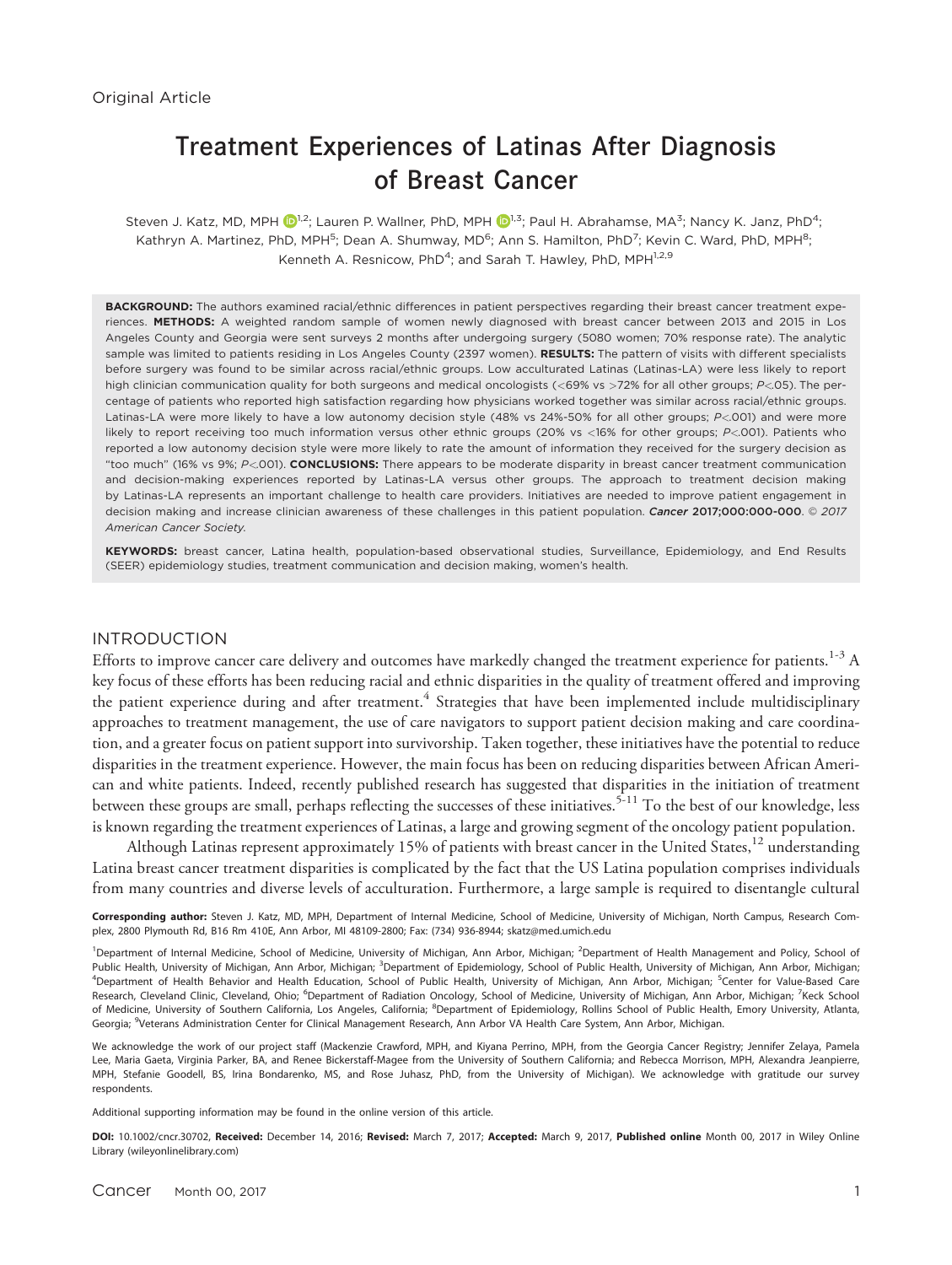factors from socioeconomic status (SES) factors because the majority of Latinas with low acculturation (Latinas-LA) also have low levels of education.

Latinas may be uniquely subject to disparate treatment due to language, cultural barriers, or fears of discrimination.<sup>13</sup> For example, language limitations may make it more difficult to communicate with their providers and cultural values may discourage assertiveness and engagement, even when language skills are adequate. This may lead to differences in patient attitudes regarding treatment, the kind of treatment they receive, or their appraisal of the treatment experience. We examined racial/ethnic differences in the perspectives of patients with breast cancer regarding their treatment experiences, focusing on those of Latina patients of low and high acculturation, including practice factors and physician factors, attitudes regarding decision making, and appraisal of communication with clinicians.

## MATERIALS AND METHODS

## Study Population and Data Collection

The Individualized Cancer Care (iCanCare) Study is a population-based survey study of women with early-stage breast cancer and their providers. We identified and accrued a total of 7810 women aged 20 to 79 years with newly diagnosed, early-stage breast cancer (AJCC 7th Edition stages I-II) as reported to the Surveillance, Epidemiology, and End Results (SEER) registries of Georgia and Los Angeles County (LAC) from 2013 through 2015. Women were accrued on a monthly basis and Latinas were oversampled using a novel and valid approach based on patient surnames that were available at time of accrual.<sup>14</sup> Patient surnames were compared with a list of names provided by the US Census Bureau, of whom  $\geq$ 50% indicated Hispanic ethnicity on the 2000 US census. All patients with surnames on the list were selected into the iCanCare accrued sample. Patients were ineligible if they had stage III or IV disease, Paget disease, or tumors measuring >5 cm; resided outside of the registry areas; or could not complete a questionnaire in English or Spanish (507 patients). Of the remaining 7303 eligible women who were mailed surveys, 5080 completed the survey, resulting in a 70% response rate (68%, 67%, 65%, and 73%, for Latina, African American, Asian, and white women, respectively). We limited the analytic sample for this study to patients residing in LAC because <3% of breast cancer cases in Georgia occur among Latinas. Women with missing data regarding race also were excluded from the analysis. The details regarding the analytic sample of 2397 women are shown in Supporting Information Figure 1.

Patients were identified shortly after diagnosis based on initial surgical pathology reports derived from a list of "definitive" surgical procedures (performed with the intent of removing the entire tumor and obtaining clear margins). Surveys were mailed approximately 2 months after surgery, with a median time from diagnosis to survey completion of 6.5 months (standard deviation, 3.2 months). Women were asked about their treatment experience, knowledge and attitudes, appraisal of clinician communication, and their decision-making process. To encourage response, we provided a \$20 cash incentive and used a modified Dillman approach to patient recruitment, including reminders to nonrespondents.<sup>15</sup> All materials were sent in English and Spanish to those with Spanish surnames. <sup>14</sup> A native Spanish-speaking project manager in LAC engaged all patients in follow-up, which included the offer of a full telephone interview if requested (and 19 completed) and recontact to complete missing data. Responses to the survey then were merged with clinical data by the SEER registries and a deidentified analytic data set was created. The study was approved by the University of Michigan Institutional Review Board and the state and Institutional Review Boards of the SEER registries.

#### **Measures**

The patient questionnaire content was guided by conceptual framework from a larger P01 Program Project supporting this analysis (grant P01CA163233), our prior work,<sup>16</sup> research questions, and hypotheses. The items used in this analysis were taken from the P01 Program Project survey, in which we included established measures when available and developed new measures when necessary, drawing from the literature and our prior research.<sup>13,17-19</sup> We used standard techniques to assess content validity, including review by survey design experts; cognitive pretesting with 50 patients with breast cancer; and pilot studies in selected clinic populations, including several with low SES patient populations. Nearly 100 instruments were reviewed and considered for inclusion in the patient survey. Survey measures for the program project questionnaire were compiled in a comprehensive catalogue describing constructs, pilot results, scoring details, and whether the measure had been previously developed in both English and Spanish. After questionnaire development, we posted any newly developed measures on our team Web site and the National Cancer Institute's Grid-Enabled Measures Database for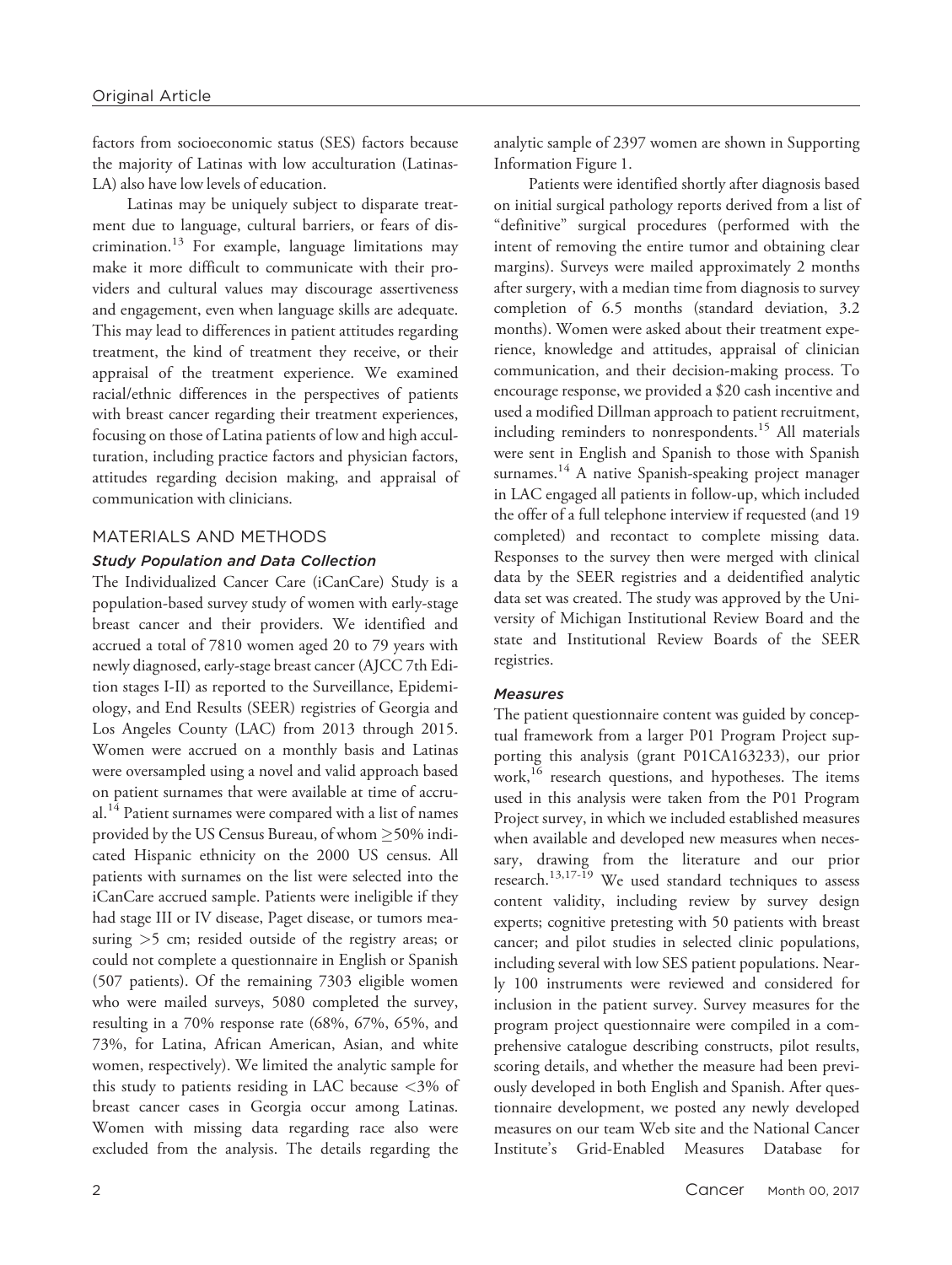dissemination to other researchers. A Spanish version of the questionnaire was created using professional translation services and reviewed again by native Spanishspeaking project staff.

#### Practice and management factors

Patients were asked how they found out about the diagnosis of breast cancer (radiologist who performed the biopsy, primary care physician, surgeon or surgeon's nurse, or other), which types of specialists they consulted with before undergoing surgery, and what type of treatment they received (type of surgical management, radiotherapy, chemotherapy).

To assess perceived care coordination across clinicians, we asked respondents "During your breast cancer care, how satisfied were you with how your doctors worked together" (5-point Likert scale from "not at all" to "extremely satisfied").

## Informal decision support

We asked patients to indicate how frequently family or friends engaged in treatment decision making by asking whether they: 1) attended physician appointments when decisions about treatment plans were made; and 2) took notes for the respondent during the physician's appointment (each on 5-point Likert scales from "never" to "very often").

## Attitudes and beliefs regarding treatment decision making

We first assessed patient decision style with a single-item query: "When it came to getting treatment for breast cancer, I wanted my doctor to tell me what do" (5-point Likert scale from "none" to "all of the time"). Patients with a low autonomy decision style were defined as those patients who responded that they wanted their physician to tell them what to do "all of the time." We then assessed the degree to which patients believed that they deliberated or "thought through" their treatment, using a 4-item "decision deliberation" scale derived from measures of public deliberation adapted to apply to cancer treatmentrelated decisions.<sup>20</sup> Items assessed the extent to which a patient weighed the pros and cons of a decision, how much they thought through the issues important to the decision, how much they talked to others while they were making the decision, and how much they thought through and spent time thinking about the decision, and all had 5-point Likert scale response options (from "not at all" to "very much"). An overall deliberation score was created using the mean of the responses to the 4 items

(range, 1-5), with higher scores representing more deliberation (alpha, .87). A score of  $\leq$ 3 indicated a less deliberative decision process. We used 3 items to assess a patient's perceptions regarding the adequacy of the amount of information they received concerning specific treatments using 1 item each for surgery, radiotherapy, and systemic chemotherapy<sup>19</sup> (response categories were not enough, just right, too much, or not applicable if the physician did not offer the treatment).

## Patient assessment of clinician communication quality

Clinician communication quality was examined using a modified version of the Health Care Climate Questionnaire scale, $^{21}$  a scale specifically developed to assess patient perceptions of communication with clinicians. The scale assessed 4 domains by asking patients to report how often they thought their breast cancer clinicians (surgeon or oncologist was assessed separately): 1) "Understood how I saw things with respect to my breast cancer"; 2) "Listened to how I would like to handle my breast cancer treatment"; and 3) "Encouraged me to ask questions" (5 point Likert scale from "not at all true" to "very true"). $^{17}$ Responses were summed and a cutoff of  $\geq 4.0$  ("quite true" or "very true") was used to indicate high versus low physician communication quality.

#### Sociodemographic and other covariates

Racial/ethnicity categories were derived from patient report (white, black, Latina, Asian, and other). Latinas were divided further into those with low acculturation (Latinas-LA) and higher acculturation (Latinas-HA) based on the Short Acculturation Scale for Hispanics (SASH), which has been widely used to assess acculturation in Hispanics and previously was validated by our team in the Latina breast cancer population. The SASH includes 5 items related to the use of Spanish language in different contexts (reading, speaking, and thinking). Following methodologies developed and published in prior work, we summed and dichotomized the measure into low-score versus higher score groups using a median split. $14$  Low scores on the binary measure were an indication of low acculturation (Latinas-LA). We also assessed age, educational level, and health literacy using the singleitem validated measure.<sup>22</sup> Additional patient-reported variables included country of origin, well-being at the time of survey completion (general self-reported health status ranging from poor to excellent), and number of medical comorbidities (0, 1, or  $\geq$ 2) derived from a list pertinent to patients with cancer. We also included the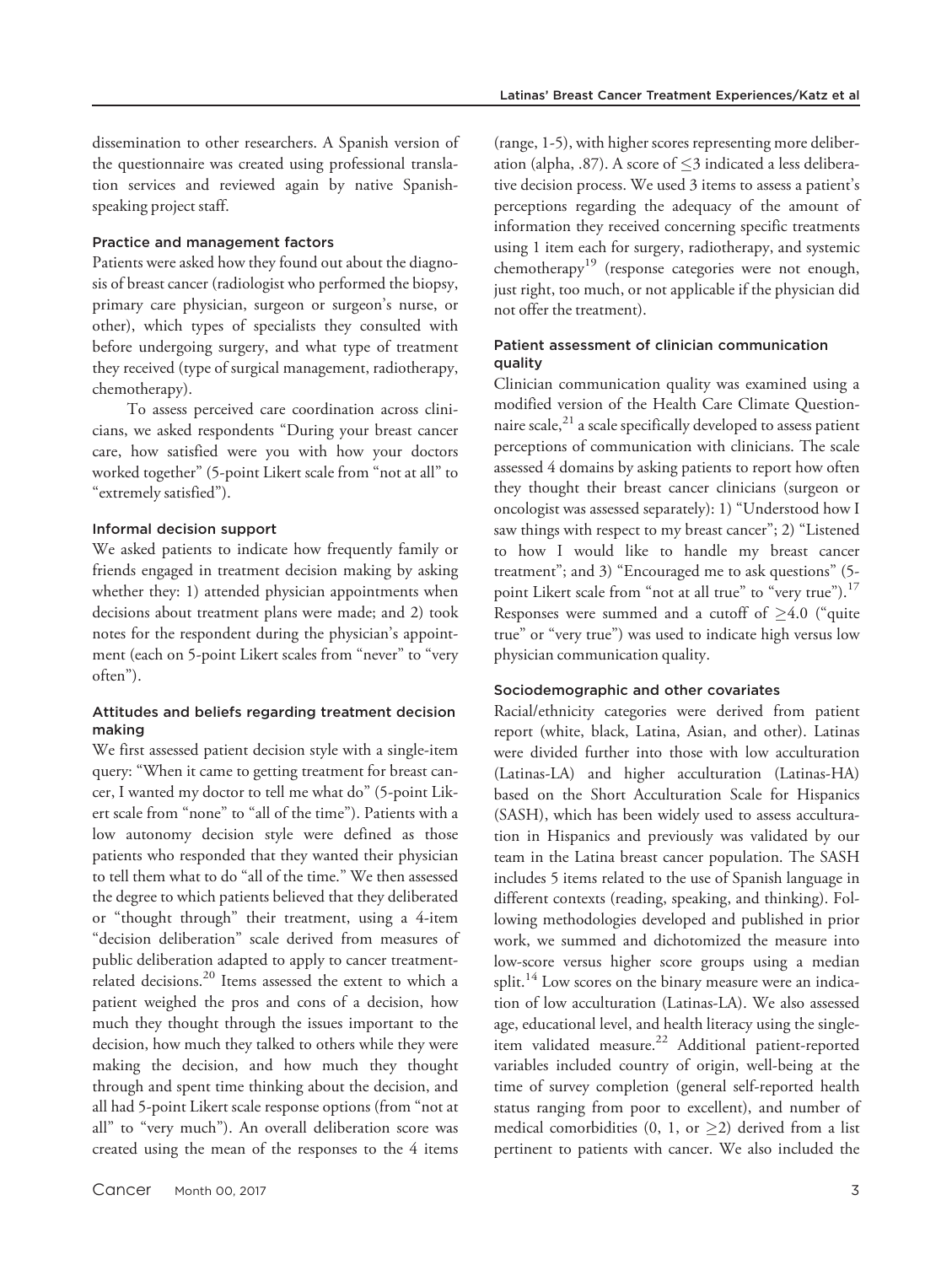|                                                                                                                                          |           |           |           | Latina, Higher | Latina, Low   |            |
|------------------------------------------------------------------------------------------------------------------------------------------|-----------|-----------|-----------|----------------|---------------|------------|
|                                                                                                                                          | White     | Black     | Asian     | Acculturation  | Acculturation |            |
| Characteristic                                                                                                                           | $n = 750$ | $n = 327$ | $n = 418$ | $n = 421$      | $n = 473$     | Total      |
| Education                                                                                                                                |           |           |           |                |               |            |
| <high school<="" td=""><td>117 (16%)</td><td>71 (22%)</td><td>62 (15%)</td><td>178 (43%)</td><td>366 (79%)</td><td>794 (34%)</td></high> | 117 (16%) | 71 (22%)  | 62 (15%)  | 178 (43%)      | 366 (79%)     | 794 (34%)  |
| Some college or<br>technical school                                                                                                      | 275 (37%) | 146 (46%) | 71 (17%)  | 145 (35%)      | 72 (16%)      | 709 (30%)  |
| >College graduate                                                                                                                        | 350 (47%) | 101 (32%) | 280 (68%) | 91 (22%)       | 25 (5%)       | 847 (36%)  |
| Age, y                                                                                                                                   |           |           |           |                |               |            |
| $50$                                                                                                                                     | 91 (12%)  | 36 (11%)  | 123 (29%) | 145 (34%)      | 163 (34%)     | 558 (23%)  |
| $51 - 65$                                                                                                                                | 360 (48%) | 159 (49%) | 199 (48%) | 178 (42%)      | 195 (41%)     | 1091 (45%) |
| >65                                                                                                                                      | 298 (40%) | 132 (40%) | 96 (23%)  | 105 (25%)      | 117 (25%)     | 748 (31%)  |
| No. of comorbidities                                                                                                                     |           |           |           |                |               |            |
| 0                                                                                                                                        | 552 (75%) | 181 (57%) | 286 (70%) | 298 (71%)      | 302 (65%)     | 1619 (69%) |
|                                                                                                                                          | 144 (19%) | 101 (32%) | 106 (26%) | 92 (22%)       | 144 (31%)     | 587 (25%)  |
| >2                                                                                                                                       | 45 (6%)   | 37 (11%)  | 17 (4%)   | 28 (7%)        | 21 (4%)       | 148 (6%)   |
| Health literacy                                                                                                                          |           |           |           |                |               |            |
| High                                                                                                                                     | 507 (68%) | 192 (60%) | 185 (44%) | 206 (49%)      | 93 (20%)      | 1183 (50%) |
| Low                                                                                                                                      | 234 (32%) | 127 (40%) | 232 (56%) | 216 (51%)      | 381 (80%)     | 1190 (50%) |
| <b>Health status</b>                                                                                                                     |           |           |           |                |               |            |
| Poor, fair                                                                                                                               | 98 (13%)  | 78 (24%)  | 66 (16%)  | 88 (21%)       | 156 (33%)     | 485 (20%)  |
| Good                                                                                                                                     | 245 (33%) | 134 (41%) | 170 (41%) | 182 (44%)      | 208 (44%)     | 939 (40%)  |
| Very good, excellent                                                                                                                     | 399 (54%) | 113 (35%) | 179 (43%) | 151 (36%)      | 106 (23%)     | 948 (40%)  |
| Treatment                                                                                                                                |           |           |           |                |               |            |
| <b>BCS</b>                                                                                                                               | 530 (71%) | 230 (71%) | 207 (50%) | 261 (63%)      | 287 (62%)     | 1515 (65%) |
| Unilateral mastectomy                                                                                                                    | 111 (15%) | 65 (20%)  | 140 (34%) | 91 (22%)       | 129 (28%)     | 536 (23%)  |
| Bilateral mastectomy                                                                                                                     | 100 (14%) | 26 (8%)   | 65 (16%)  | 64 (16%)       | 43 (9%)       | 298 (13%)  |

TABLE 1. Patient Characteristics by Racial/Ethnic Groups

Abbreviation: BCS, breast-conserving surgery.

All numbers are the column percentage by category and are unweighted. All differences by racial/ethnic differences were statistically significant (chi-square  $P < .001$ ).

number of months between diagnosis and survey completion.<sup>23</sup>

#### RESULTS

#### Statistical Analysis

We first described the distribution of population characteristics, practice and management factors, attitudes and beliefs about treatment decision making, informal decision support, and perceived care coordination by race/ethnicity. We then examined the percentage of patients who reported low autonomy decision style, low treatment deliberation, and low appraisal of the amount of information they received regarding the surgery decision by race/ ethnicity. These are presented as marginal probabilities based on multivariable logistic models that adjust for age, education, health status, comorbidities, health literacy, country of origin, months between diagnosis and survey completion, and treatments received. All models incorporated survey and nonresponse weights so that statistical inference was representative of the target population. Finally, we evaluated the relationship between patient reports of the adequacy of the amount of information received regarding the surgery decision and treatment decision style controlling for other factors.

to education (approximately one-third of patients with an educational level of  $\leq$ high school), age (approximately 25% of patients aged  $\leq$ 50 years), and health literacy (approximately one-half of patients with low health literacy). Latinas-LA were found to be much more likely than other groups to have a lower educational level, to be of a younger age, to have low health literacy, and to have a poorer health status. Approximately 66% of the respondents reported they were born in Mexico, 21% in Central America, 8% in other Latin American countries, and 4% in the United States. The average number of years in the United States among first-generation Latinas was 30 (standard deviation, 12 years). The Asian patient population was very diverse (43% Filipino, 26% Chinese, 11% Korean, 11% Japanese, 4% Vietnamese, and 1% Asian Indian). Approximately 42% of patients found out about their diagnosis from a radiologist, 25% from their primary care physician, and 33% from their surgeon or surgeon's office, with no significant differences noted with regard to the source of diagnosis between Latinas-LA and other racial/ethnic groups. Rates of breast-conserving surgery varied from 50% among Asians to 71% among

Table 1 shows that the population was diverse with regard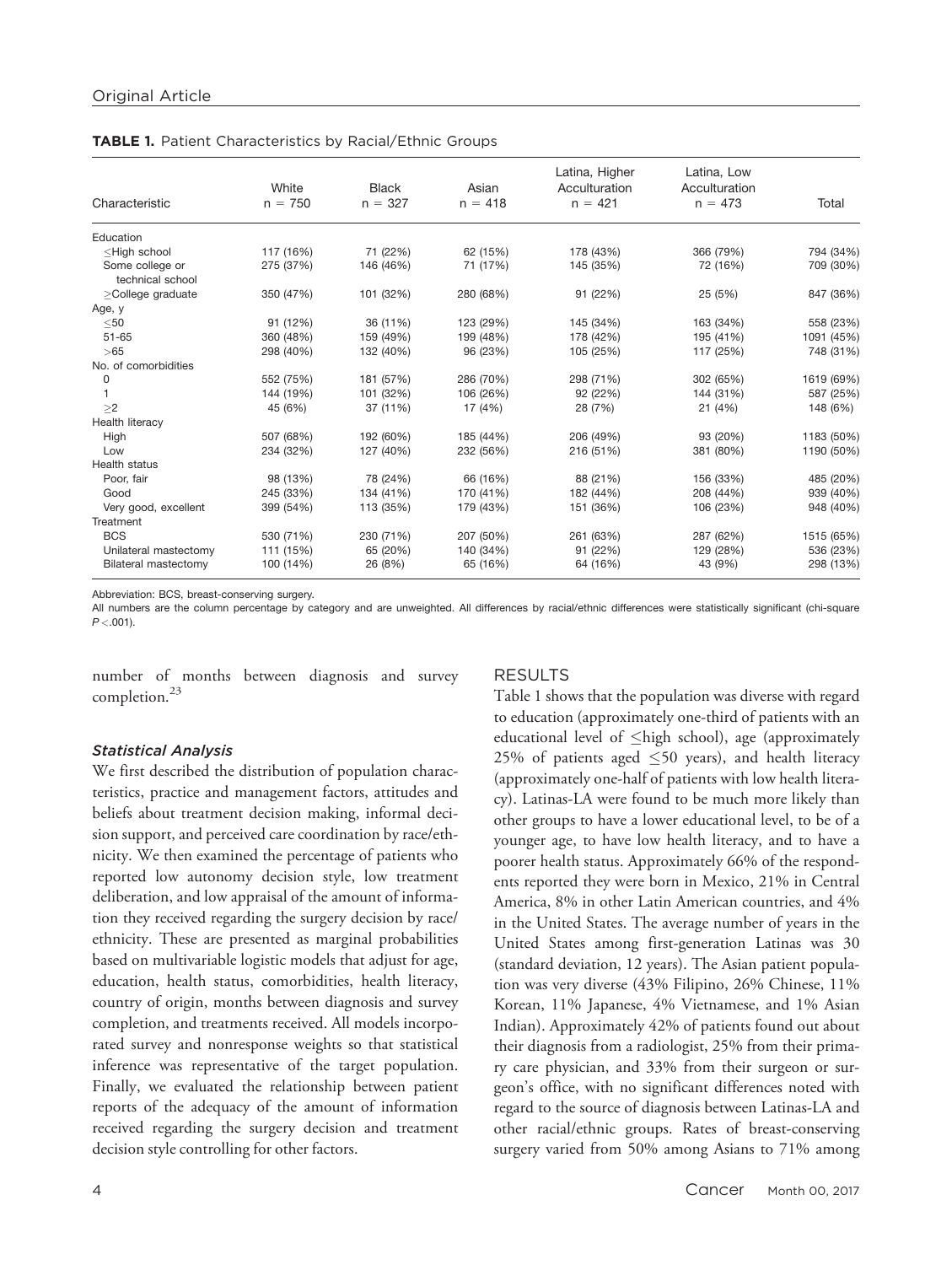|                                                                     | White | <b>Black</b> | Asian | Latina, Low<br>Acculturation | Latina, Higher<br>Acculturation | Overall | $P$ -value <sup>a</sup> |
|---------------------------------------------------------------------|-------|--------------|-------|------------------------------|---------------------------------|---------|-------------------------|
| Providers consulted before surgery                                  |       |              |       |                              |                                 |         |                         |
| Radiation oncologist                                                | 45%   | 47%          | 35%   | 41%                          | 45%                             | 43%     | .005                    |
| Medical oncologist                                                  | 47%   | 45%          | 48%   | 51%                          | 58%                             | 50%     | .002                    |
| Plastic surgeon                                                     | 26%   | 29%          | 30%   | 38%                          | 26%                             | 29%     | .002                    |
| Primary care provider                                               | 53%   | 58%          | 55%   | 50%                          | 52%                             | 53%     | .263                    |
| High clinician communication quality                                |       |              |       |                              |                                 |         |                         |
| Surgeon                                                             | 79%   | 76%          | 75%   | 77%                          | 69%                             | 76%     | .001                    |
| Medical oncologist                                                  | 74%   | 72%          | 76%   | 76%                          | 67%                             | 73%     | .026                    |
| Satisfied with how physicians worked<br>together                    | 79%   | 81%          | 77%   | 77%                          | 81%                             | 79%     | .001                    |
| Participation of family and friends in<br>treatment decision making |       |              |       |                              |                                 |         |                         |
| Attended physician appointments                                     | 68%   | 69%          | 73%   | 80%                          | 77%                             | 73%     | .044                    |
| Took notes during appointment                                       | 48%   | 57%          | 53%   | 54%                          | 61%                             | 54%     | .007                    |

TABLE 2. Distribution of Practice and Decision Factors by Race/Ethnicity

<sup>a</sup>p values test for difference between race/ethnic groups

non-Hispanic white women  $(P<.001)$ , thereby reflecting the complexity of surgical treatment decision making.  $9.24$ 

Table 2 shows the distribution of practice and decision appraisal factors by race/ethnicity. Patient reports of visits with different specialists before undergoing surgery were found to be very similar across racial/ethnic groups. Although there was similarly high appraisal regarding how physicians worked together during the breast cancer care continuum across racial/ethnic groups, when compared with other racial/ethnic subgroups, Latinas-LA were found to be less likely to report high clinician communication quality for both surgeons and medical oncologists ( $\langle 69\% \text{ vs } \rangle 72\%$  for all other groups; P $\langle 0.05 \rangle$ . It is important to note that patients reported a very high frequency of engagement of informal decision support. Nearly 75% of patients reported that a decision supporter often/very often attended visits and approximately onehalf reported that the support person took notes often/ very often. Latinas-LA had particularly high engagement of a decision support person: for example, 61% of Latinas-LA had a note taker often/very often compared with 48% to 57% for other ethnic groups ( $P = .007$ ).

Figure 1 Top and Bottom show the marginal percentages of patients who reported a low autonomy decision style and low treatment deliberation by race/ ethnicity, respectively, from a multivariable logistic regression analysis controlling for age, education, health status, comorbidities, health literacy, country of origin, months between diagnosis and survey completion, and treatments received. The rates of both low autonomy decision style and low treatment deliberation varied significantly by race  $(P<.001$  and  $P = .008$ , respectively). Overall, 34% of patients reported a low autonomy decision style. Latinas-LA were more likely to have a low autonomy decision style (48% vs 24%, 36%, 50%, and 33% for white women, African American women, Asian women, and Latinas-HA, respectively; P<.001). Approximately one-third of respondents (35%) reported low deliberation (45% vs 32%, 29%, 38%, and 37% for white women, African American women, Asian women, and Latinas-HA, respectively;  $P = .006$ ).

Figure 2 shows marginal distribution of patient appraisal of the amount of information received regarding the surgery decision by race and ethnicity from a multivariable logistic regression analysis adjusting for the factors shown above. Latinas-LA were more likely to report receiving too much information (vs just right or too little) compared with other racial/ethnic groups (20% vs 7%, 10%, 16%, and 12% for white women, African American women, Asian women, and Latinas-HA, respectively;  $P < .001$ ). Patients who reported a low autonomy decision style were more likely to rate the amount of information received for the surgery decision as too much  $(16\% \text{ vs } 8\%; P < .001)$ .

### **DISCUSSION**

The findings in this large, diverse, and contemporary sample of patients recently diagnosed with breast cancer reinforce the special challenges Latinas-LA face when engaging health care providers after a diagnosis of cancer. Latinas-LA were found to have much lower levels of education and health literacy. Combined with low English fluency, these factors represent formidable barriers to high-quality communication and treatment decision making after a diagnosis of breast cancer. Nevertheless, we observed a remarkable lack of disparity in several important communication and treatment factors. We observed no substantial racial/ethnic gradients in multidisciplinary provider decision management or patient report of how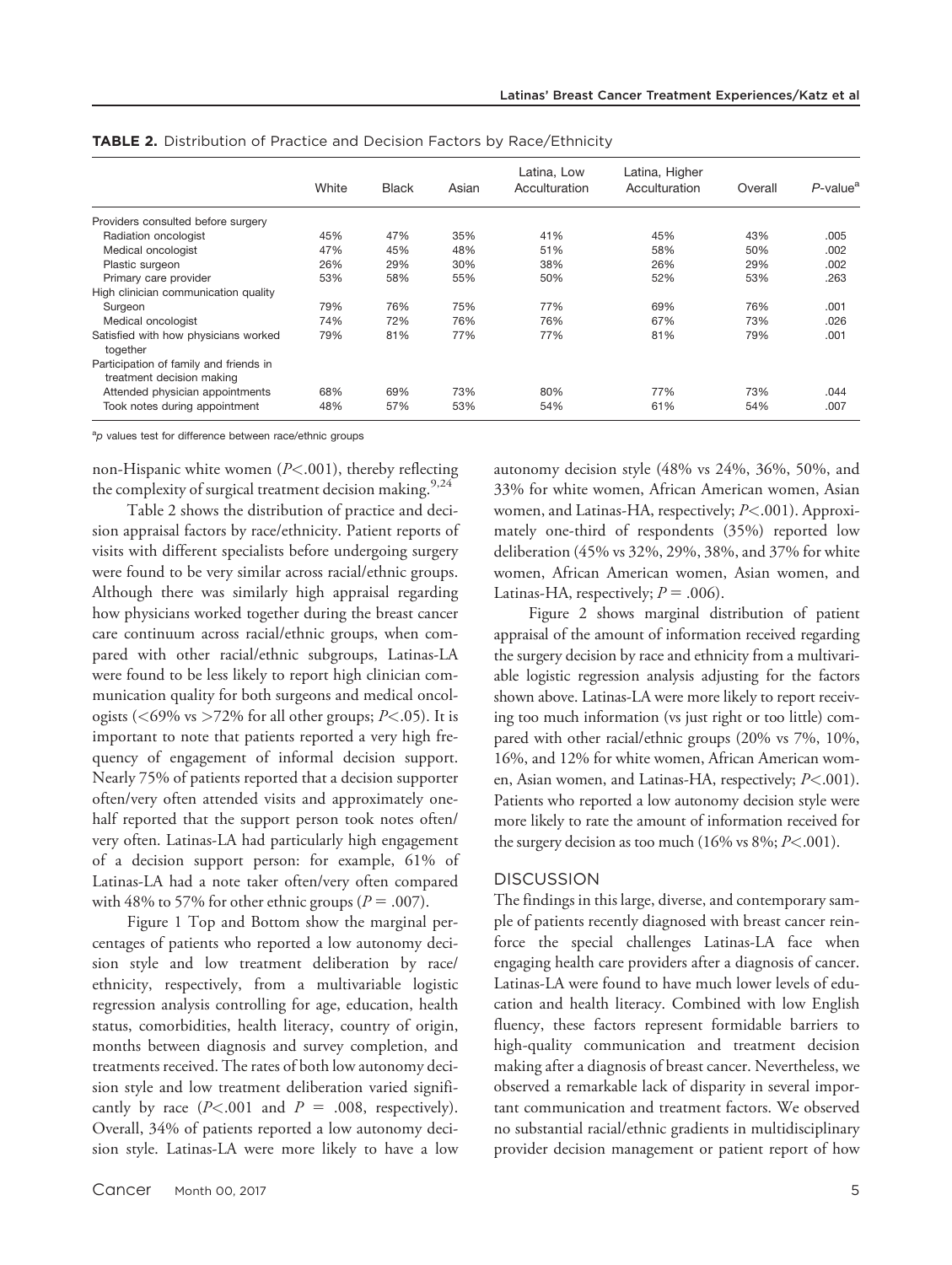



Figure 1. (Top) Percentage of patients who reported a low autonomy decision style by race/ethnicity. (Bottom) Percentage of patients who reported low treatment decision deliberation by race/ethnicity. Presented rates are marginal probabilities derived from a multivariable logistic model controlling for age, education, health literacy, health status, and comorbidities. Vertical bars indicate 95% confidence intervals.

well physicians worked together. Furthermore, Latinas reported similarly high rates of engagement of informal decision support from family members or friends, such as attending a physician's appointment or taking notes during the appointment. Finally, rates of different treatments were found to be similar across the racial/ethnic groups. Taken together, this is strong evidence of the high quality of treatment communication and decision making reported by Latinas-LA, as well as by patients from other racial/ethnic groups.

However, we did observe some key significant differences with regard to patient care and patient experiences reported by Latinas compared with other patient groups. First, Latinas appear to approach treatment decision making differently from other cultural groups; we found that Latinas were more likely to report low autonomy decision styles (and thus are more likely to defer to clinicians) and to report limited deliberation regarding treatment types. It is interesting to note that Latinas-LA also were much more likely to report that they received too much information related to tests and treatments versus too little or just the right amount of information. This raises the possibility that a deferential decision style may lead to feeling overwhelmed by the complexity of treatment decision making for cancer. Indeed, the fact that Latinas-LA reported a lower appraisal of surgeon and medical oncologist quality of communication suggests they do not believe their providers are responding completely to their individual needs. This suggest a potential lack of cultural competency approaches to communication on the part of clinicians, $^{25}$  but also could be exacerbated by the lack of specific interpreter services in some settings. We also noted that Asians reported similar experiences with regard to low autonomy decision style and potential information overload. This reinforces that other ethnic groups may be vulnerable because of cultural or language barriers.

The prior literature focused on Latina experiences after a diagnosis of breast cancer is surprisingly sparse and variably executed, and to the best of our knowledge few studies to date have been population based<sup>13,16,26,27</sup> and these studies are dated. Other studies have been limited by low response rates, small samples, or inadequate granular measures of communication and decision making.<sup>28-31</sup> Furthermore, these studies have tended to overreach with regard to conclusions regarding the presence of disparities based on very small differences between SES subgroups in a limited number of clinical settings. Nevertheless overall, the results of the current study identifying areas for improving the engagement of Latina patients in treatment decision making and patient-clinician communication are consistent with prior work that calls for more culturally tailored and patient-centered communication around cancer treatment.16,25,32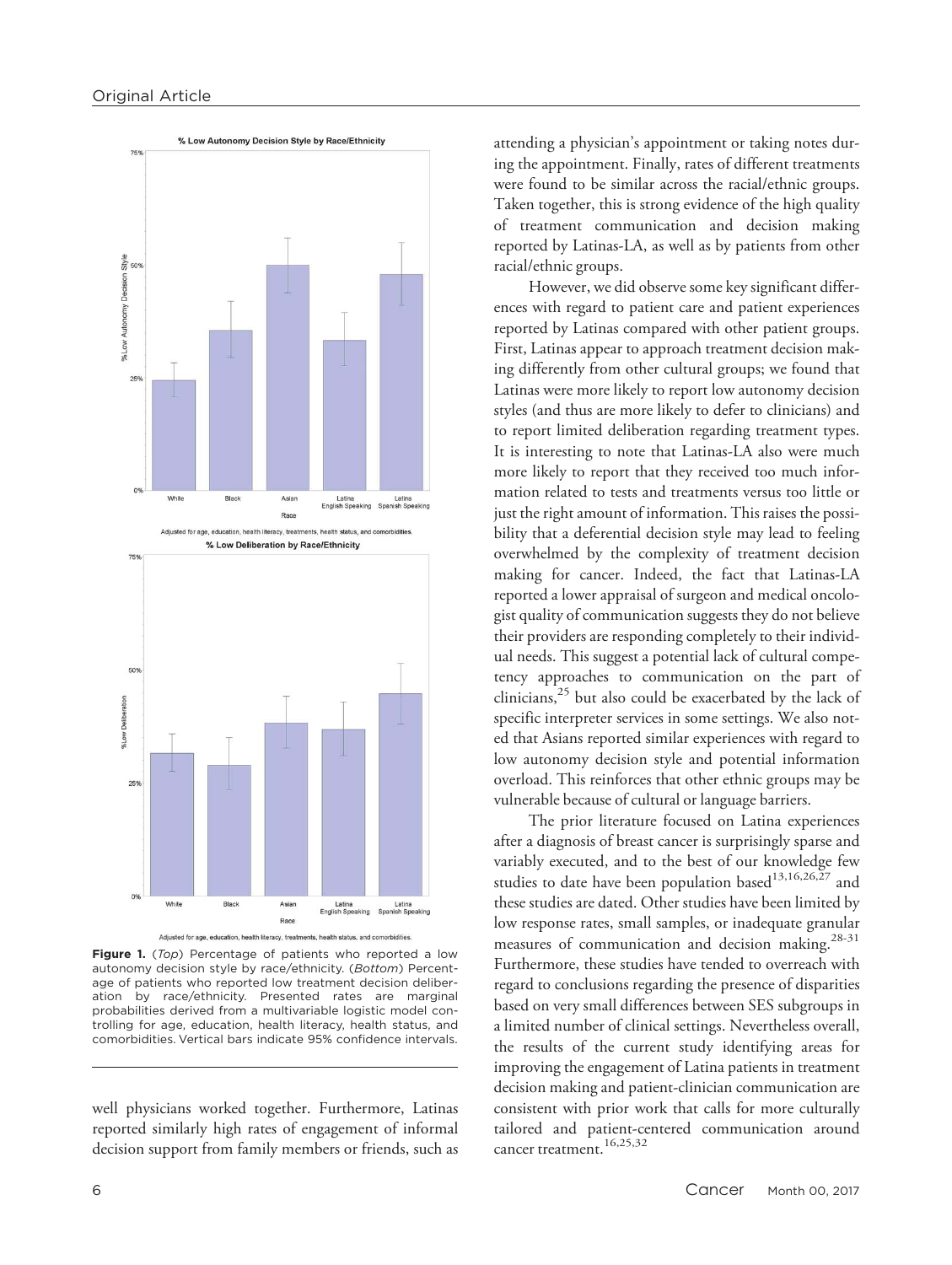

Figure 2. Patient report of the amount of information received regarding surgery treatment decisions by race/ethnicity. Presented rates are marginal probabilities derived from a multivariable logistic model controlling for age, education, health literacy, treatments, health status, and comorbidities. Values were weighted to reflect sampling and response rates.

Aspects of the current study merit comment. We oversampled Latinas using an innovative approach previously validated by our team<sup>14</sup> and achieved a very high response rate that was nearly comparable among Latinas compared with other subgroups. We used established granular measures to assess patient perspectives regarding the treatment context and communication and decision making. We used sample weights to account for the sampling design and multiple imputation and sample weighting to address missing values and differential nonresponse. However, there are some limitations. Results are generalizable to one large metropolitan area of the United States containing >10 million individuals. As reflected in the results of the current study, Latinas in LAC predominantly are from Mexico and Central America. Thus, the results cannot necessarily be extended to Latinas from other areas of the world. We cannot exclude the possibility of response bias due to different interpretations of questions across cultural groups. We may have underrepresented patients with very low literacy levels because the dominant mode of inquiry was a written survey. We did not query patients about translation services or language fluency of the providers, although these factors are well-known barriers to care.<sup>33-35</sup> Finally, the results of the current study regarding Asian patients are limited because of the highly diverse array of ethnic minorities within this group (over a dozen different Asian populations in LAC) and translation of the questionnaire for each group was beyond the scope of the study. Furthermore, our measure of low acculturation, the SASH, to our knowledge has not been adopted or validated in other ethnic groups.

#### Implications for Patient Care

Taken together, the results of the current study suggest some positive news with regard to the lack of disparities in some key aspects of breast cancer treatment, including source of diagnosis, perceived coordination of services, and type of treatment. Despite these similar patterns, these results highlight that clinicians may face challenges in engaging Latinas with low acculturation in optimal treatment decision-making processes. Breast cancer decision making is increasingly complex and many patients feel the burden of decision making after diagnosis. Providers are increasingly encouraged to achieve patientcentered communication and shared decision making with their patients, yet this may be particularly difficult if patients are reluctant to participate. Latinas-LA may be particularly vulnerable, given that they desire less engagement in decision making and more often are overwhelmed with the amount of information. Other groups, including Asian Americans with low acculturation and language barriers, also may be vulnerable to lower quality decisionmaking processes. For these types of patients, cancer clinicians have a special responsibility to provide support in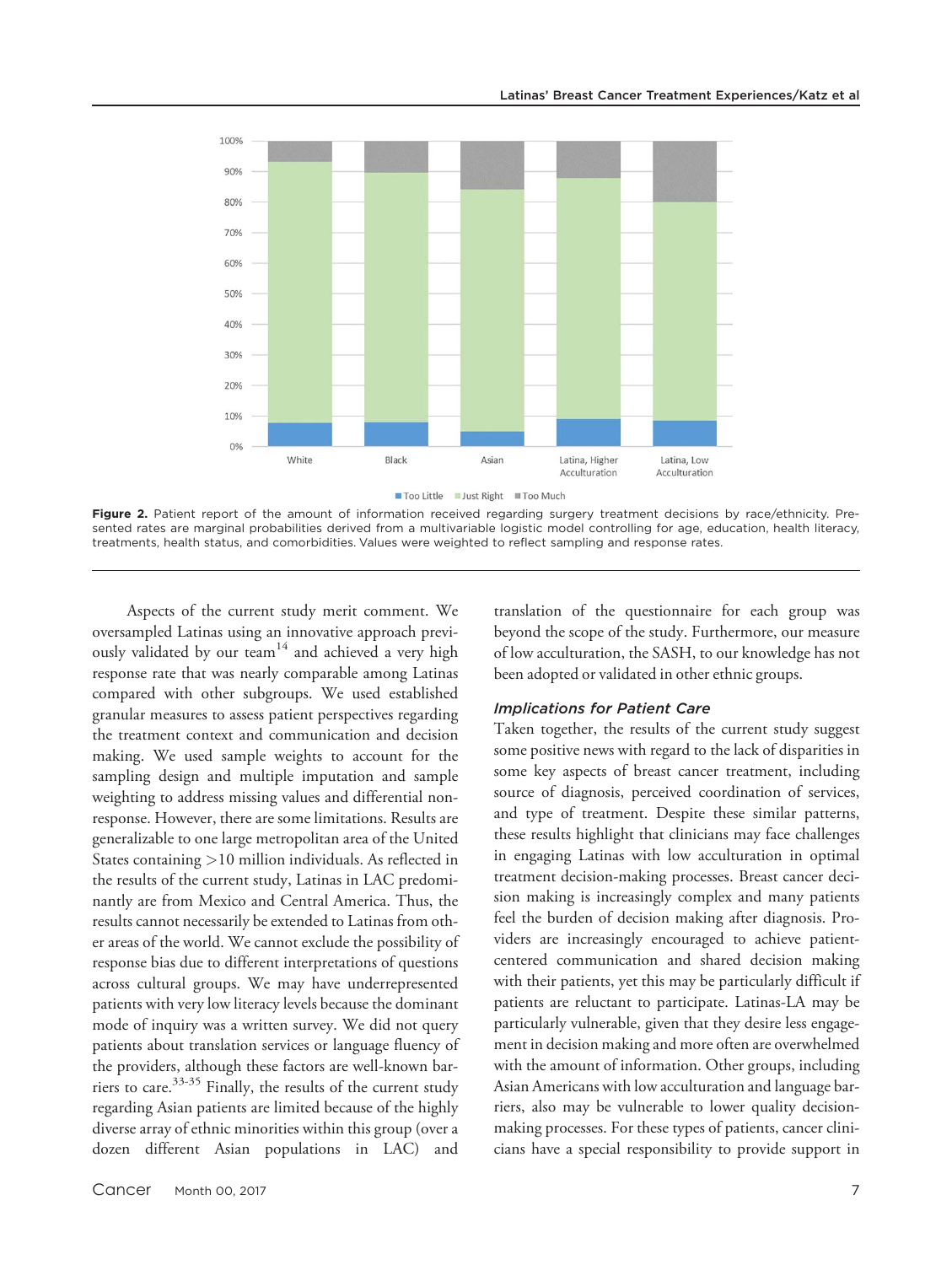their navigation of decision making and deliberation regarding treatment choices. Strategies to increase engagement and address these issues in this patient population could include communication skills and cultural competence training for clinicians. $^{25}$  The fact that many patients receive news of their diagnosis from nononcology providers underscores the need for this training even among providers not directly connected to cancer care.

Another key opportunity is to better involve informal decision support persons in the decision-making process. Indeed, the majority of patients (including Latinas-LA) reported having someone in the examination room and Latinas were most likely to have someone taking notes. This may provide an opportunity for clinicians to engage support persons to ensure that patients are comfortable with the information provided and proactive to address deficits. Taken together, these initiatives could ensure that shared decision making is optimally achieved for this important and growing population of patients with cancer who may face cultural or linguistic barriers.

#### FUNDING SUPPORT

Funded by grant P01CA163233 to the University of Michigan from the National Cancer Institute (NCI). Cancer incidence data collection was supported by the California Department of Public Health pursuant to California Health and Safety Code Section 103885; the Centers for Disease Control and Prevention's (CDC) National Program of Cancer Registries under cooperative agreement 5NU58DP003862-04/DP003862; and the NCI's Surveillance, Epidemiology, and End Results Program under contract HHSN261201000140C awarded to the Cancer Prevention Institute of California, contract HHSN261201000035C awarded to the University of Southern California, and contract HHSN261201000034C awarded to the Public Health Institute. Cancer incidence data collection in Georgia was supported by contract HHSN261201300015I, Task Order HHSN26100006 from the NCI, and cooperative agreement 5NU58DP003875-04-00 from the CDC. The ideas and opinions expressed herein are those of the authors. The State of California, Department of Public Health, the NCI, and the CDC and their Contractors and Subcontractors had no role in the design and conduct of the study; collection, management, analysis, and interpretation of the data; and preparation, review, or approval of the article.

## CONFLICT OF INTEREST DISCLOSURES

Lauren P. Wallner has received research funding from GlaxoSmithKline for work performed outside of the current study.

#### AUTHOR CONTRIBUTIONS

Steven J. Katz: Conceptualization, methodology, investigation, writing-original draft, writing-review and editing, visualization, project administration, and funding acquisition. Lauren P. Wallner: Conceptualization, methodology, investigation, writingoriginal draft, and writing-review and editing. Paul H. Abrahamse: Methodology, investigation, software, formal analysis, writingoriginal draft, writing-review and editing, and visualization. Nancy K. Janz: Conceptualization, methodology, investigation, writingoriginal draft, and writing-review and editing. Kathryn A. Martinez: Conceptualization, methodology, investigation, writingoriginal draft, and writing-review and editing. Dean A. Shumway: Conceptualization, methodology, investigation, writing-original draft, and writing-review and editing. Ann S. Hamilton: Conceptualization, methodology, investigation, writing-original draft, writing-review and editing, and project administration. Kevin C. Ward: Conceptualization, methodology, investigation, writingoriginal draft, writing-review and editing, and project administration. Kenneth A. Resnicow: Conceptualization, methodology, investigation, writing-original draft, and writing-review and editing. Sarah T. Hawley: Conceptualization, funding acquisition, methodology, investigation, writing-original draft, and writingreview and editing.

#### REFERENCES

- 1. McCabe MS, Bhatia S, Oeffinger KC, et al. American Society of Clinical Oncology statement: achieving high-quality cancer survivorship care. *J Clin Oncol.* 2013;31:631-640.
- 2. Bensenhaver J, Winchester DP. Surgical leadership and standardization of multidisciplinary breast cancer care: the evolution of the National Accreditation Program for Breast Centers. Surg Oncol Clin N Am. 2014;23:609-616.
- 3. Keating NL, Landrum MB, Lamont EB, Bozeman SR, Shulman LN, McNeil BJ. Tumor boards and the quality of cancer care. J Natl Cancer Inst. 2013;105:113-121.
- 4. Institute of Medicine. Crossing the Quality Chasm: A New Health System for the 21st Century. Washington, DC: National Academy Press; 2001.
- 5. Iqbal J, Ginsburg O, Rochon PA, Sun P, Narod SA. Differences in breast cancer stage at diagnosis and cancer-specific survival by race and ethnicity in the United States. JAMA. 2015;313:165-173.
- 6. Silber JH, Rosenbaum PR, Clark AS, et al. Characteristics associated with differences in survival among black and white women with breast cancer. JAMA. 2013;310:389-397.
- 7. Griggs JJ, Hawley ST, Graff JJ, et al. Factors associated with receipt of breast cancer adjuvant chemotherapy in a diverse populationbased sample. J Clin Oncol. 2012;30:3058-3064.
- 8. Jagsi R, Abrahamse P, Morrow M, et al. Patterns and correlates of adjuvant radiotherapy receipt after lumpectomy and after mastectomy for breast cancer. *J Clin Oncol.* 2010;28:2396-2403.
- 9. Hawley ST, Griggs JJ, Hamilton AS, et al. Decision involvement and receipt of mastectomy among racially and ethnically diverse breast cancer patients. J Natl Cancer Inst. 2009;101:1337-1347.
- 10. Hawley ST, Janz NK, Lillie SE, et al. Perceptions of care coordination in a population-based sample of diverse breast cancer patients. Patient Educ Couns. 2010;81(suppl):S34-S40.
- 11. Friese CR, Li Y, Bondarenko I, et al. Chemotherapy decisions and patient experience with the recurrence score assay for early-stage breast cancer. Cancer. 2017;123:43-51.
- 12. American Cancer Society. Cancer Facts & Figures for Hispanics/ Latinos 2015-2017. Atlanta, GA: American Cancer Society; 2015.
- 13. Katz SJ, Lantz PM, Paredes Y, et al. Breast cancer treatment experiences of Latinas in Los Angeles County. Am J Public Health. 2005; 95:2225-2230.
- 14. Hamilton AS, Hofer TP, Hawley ST, et al. Latinas and breast cancer outcomes: population-based sampling, ethnic identity, and acculturation assessment. Cancer Epidemiol Biomarkers Prev. 2009;18:2022- 2029.
- 15. Dillman DA, Smyth JD, Christian LM. Internet, Mail, and Mixed-Mode Surveys: The Tailored Design Method. 3rd ed. Hoboken, NJ: John Wiley & Sons; 2009.